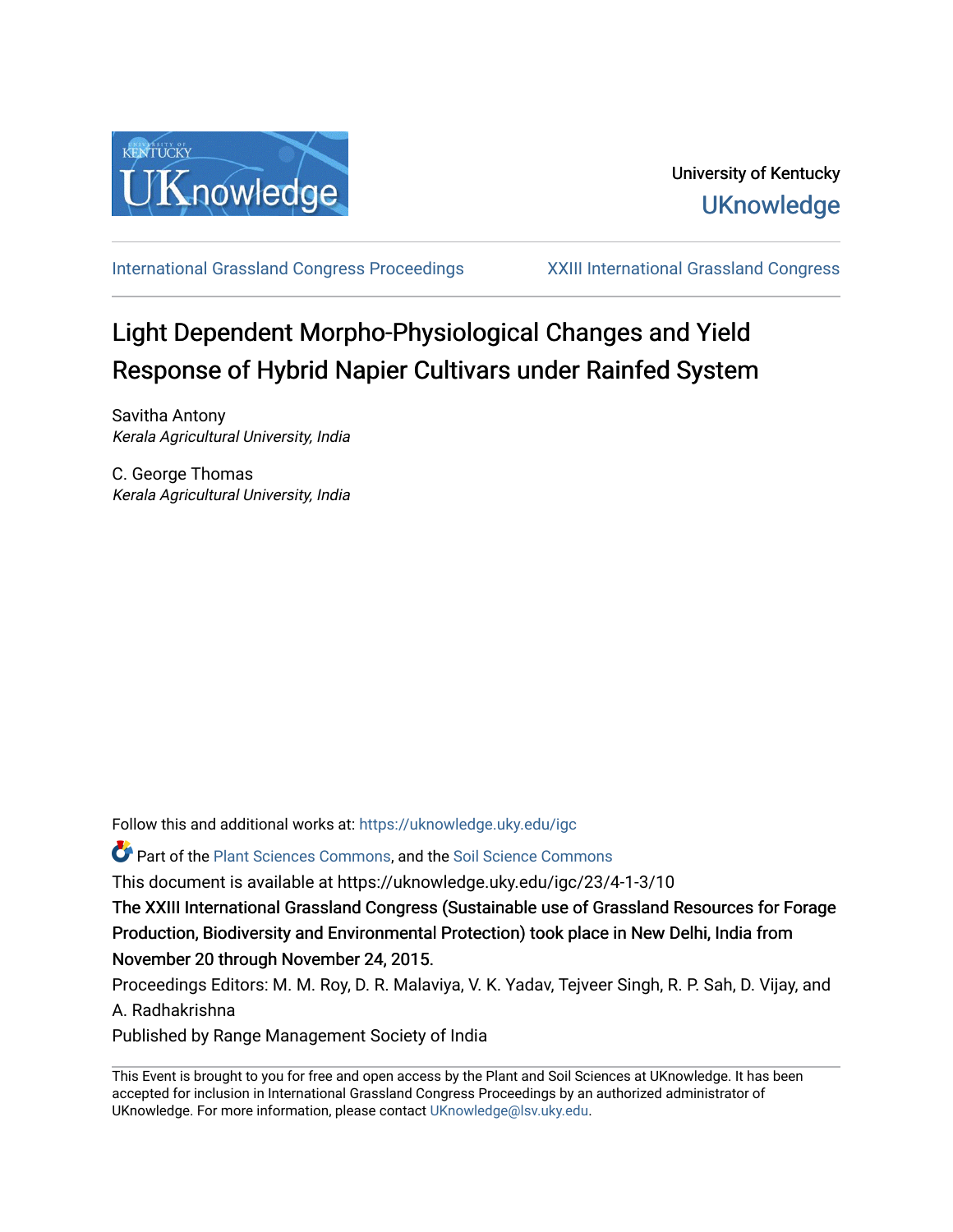Paper ID: 968 Theme 4. Biodiversity, conservation and genetic improvement of range and forage species Sub-theme 4.1. Plant genetic resources and crop improvement

# **Light dependent morpho-physiological changes and yield response of hybrid Napier cultivars under rainfed system**

## **Savitha Antony\*, C. George Thomas**

Kerala Agricultural University, Thrissur, Thrissur, India \*Corresponding author e-mail: [savithaantony@gmail.com](mailto:savithaantony@gmail.com)

**Keywords:** Hybrid napier, Light, Physiology, Yield

## **Introduction**

For small dairy farmers in the tropics, open land for fodder cultivation is often limited because of the predominance of tree crops and paddies. Probably because of this limitation, to offset fodder supply for the livestock, growing fodder crops under tree crops such as coconut is a widely prevalent practice in the tropics. However, successful establishment and growth of most fodder crops especially high yielding types such as hybrid napier under shade depends on the amount of light available and the consequent morpho-physiological responses of the crops.

#### **Materials and Methods**

To develop a suitable adaptive agronomic management to grow hybrid napier under varying shade levels and to study its morpho-physiological responses, a field experiment was conducted for two years during 2013 and 2014 at the Agronomy Research Farm of Kerala Agricultural University, Thrissur. The experiment consisted of six popular cultivars of hybrid napier (Co-3, Co-4, Suguna, IGFRI-3, DHN-6 and PTH) at three levels of light intensities (0%, 25 % and 50 %), laid in split plot design. Rooted slips were planted with the onset of South West Monsoon during 2013 and the crop was raised without irrigation relying only on rainfall. The first harvest was taken at 75 days after planting (DAP). Subsequently, harvesting was done at 45 days interval. Accordingly, four harvests were made in the first year and five in the second year. Because of non-receipt of rains, no harvesting was done during summer months. Observations on growth parameters were recorded at each harvest and dry weight of herbages were recorded. Observations on growth parameters such as number of tillers and leaf area were recorded at each harvest and dry weight of herbage was recorded. Chlorophyll a, chlorophyll b, total chlorophyll, percentage fraction of light intercepted and percentage fraction of transmitted PAR (photosynthetically active radiation) were recorded before the third and ninth harvest on clear sunny days. Analysis of variance was performed on all data collected using standard procedures. Where the F-test was significant (at 5 per cent level of significance), the least significant differences (LSD) was used to compare means at  $P = 0.05$ .

#### **Results and Discussion**

The study showed that shading reduced the number of tillers, dry fodder yield and fraction of transmitted PAR in hybrid napier and had a facilitating effect on leaf area index (LAI), chlorophyll content, and light interception. As observed by Gautier *et al*., (1999) shading reduced tillering by delaying the tiller buds development to tillers (Fig. 1A). The frequent defoliation in multicut fodder crops like hybrid napier under shaded situation will reduce the organic reserve for regrowth, and in turn, the total dry fodder yield. During the initial stages of experiment, tiller production was less and then gradually increased, but decreased after the fourth harvest due to non receipt of rains. Subsequently, a gradual increase was noticed with the receipt of rains in the second year. The average relative percent reduction in tiller number was 13.85 and 23.08, as the shade levels were raised to 25 and 50 percent, for every 25 percent increase in shade level 10 percent reduction in tiller number was noticed.

Shading had a facilitating effect on LAI (Fig. 1B). Shading stimulates the synthesis of axing and gibberellins and leaves may become etiolated under intense shade, because these hormones promote cell division and elongation (Keuskamp *et*   $al.$ , 2010). The highest LAI was recorded under 50 percent shade during the sixth harvest  $(12.85cm<sup>2</sup>/m<sup>2</sup>)$ . Moisture availability affected LAI and the peak LAI coincided with the periods of South West and North East monsoon showers. The above trend in increase in LAI with increasing shade levels helped in maximum light interception by plants under 50 percent shade, eventually decreasing the percentage fraction of PAR transmittance to the lower layers (Fig. 1D). The percentage fraction of intercepted light was more than 80 per cent under 50 per cent shade as the crop recorded maximum LAI under corresponding shade level. Hence the percentage fraction of PAR transmittance was less than 20 per cent under 50 per cent shade.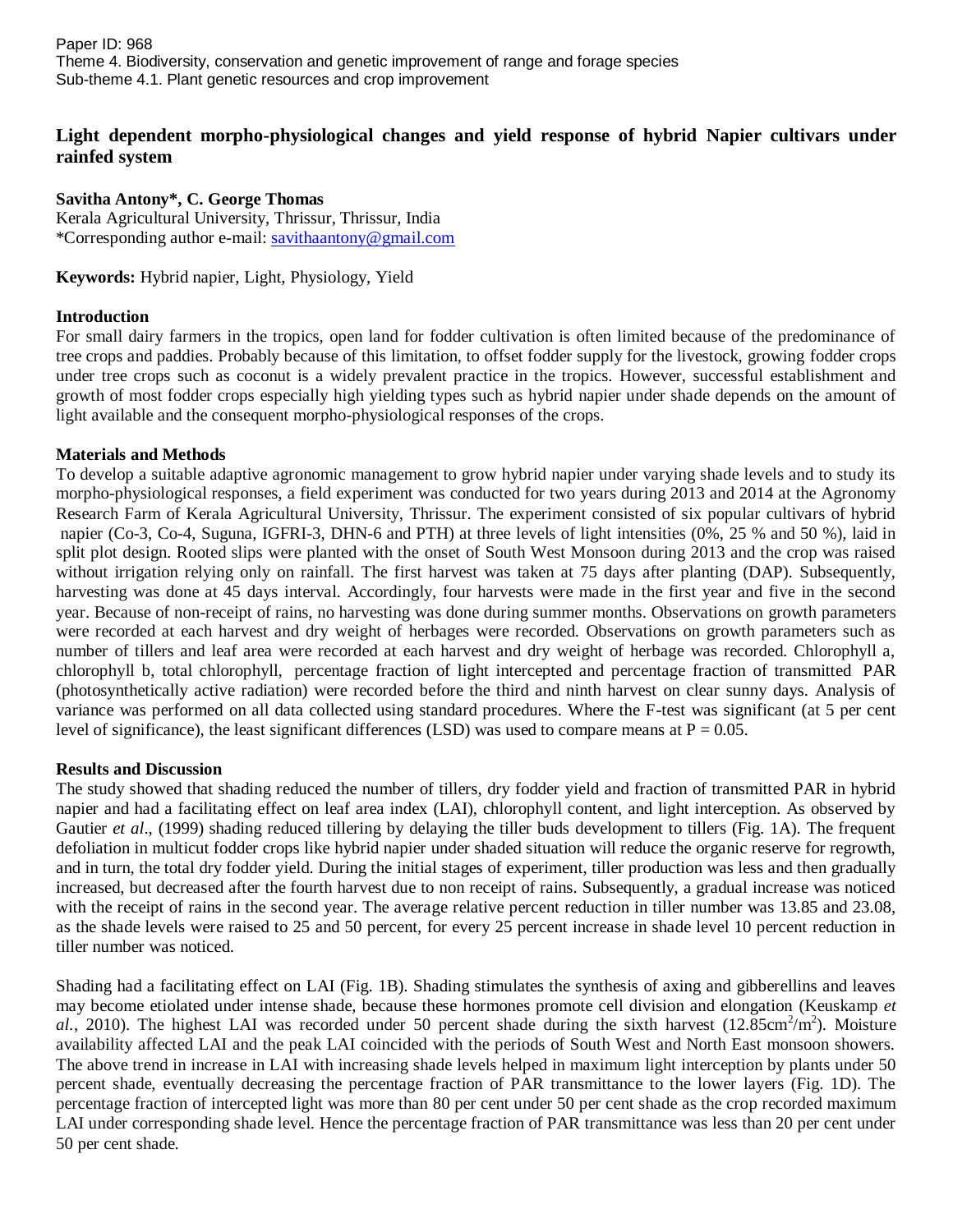Shading had significant facilitating effects on the content of total chlorophyll, chlorophyll a and chlorophyll b (Fig.1C). The highest content of chlorophyll a, chlorophyll b and total chlorophyll was observed under 50 per cent shade (1.57, 0.56, 3.46 mg/g respectively).The results showed that chlorophyll a, chlorophyll b and total chlorophyll increased at the rate of 0.2, 0.1 and 0.3 mg/g respectively for every 25 per cent increase in shade level. Increasing chlorophyll b content is an adaptive mechanism of plants to harvest more light under shade by facilitating more production of PSII reaction centers, thereby reducing the synthesis of ATP syntetase causing low rate of photosynthesis (Anderson, 1986).



**Fig. 1:** Light dependent morpho-pysiological changes of hybrid Napier cultivars

The results showed that dry fodder yield decreased towards the summer months and the peaks in dry fodder yield coincided with the periods of South West and North East monsoon showers. In the first year, the highest dry fodder yield was reported in the first harvest as the harvesting was done at 75 days after planting while in the second year during the sixth harvest (second harvest of second year) compared to fifth harvest (first harvest of second year) as the fertilizer application was done after the fifth harvest. Shading, in general, reduced the fodder yield of hybrid Napier. Over a period of two years, the highest total dry fodder yield was recorded under full sunlight,  $15.88 \text{ Mg/ha}$  and  $25.05 \text{ Mg/ha}$  in the first and second year respectively. The relative dry fodder yield under 25 and 50 per cent shade levels was 83.34 per cent and 73.27 per cent of the dry fodder yield under full sunlight. A decrease of 10 per cent in dry fodder yield was observed with 25 per cent increase in shade level and the mean relative per cent reduction in dry fodder yield was 16.07 and 26.22 per cent as the shade levels were raised to 25 and 50 per cent respectively.

The decrease in fodder yield with increasing shade levels can be attributed to the tendency of decrease in number of tillers and PAR transmittance in tune with the increase in LAI and chlorophyll b content. Increasing LAI with increased shade caused mutual shading of lower leaves which reduced the PAR transmittance to the lower layers. This ultimately reduced the rate of plant photosynthesis and dry matter accumulation. Over the two years, the highest dry fodder yield was recorded by 'Suguna' under all the shade levels, followed by 'Co-3' and 'Co-4' (Table 1). Under open condition, the cultivar 'Suguna' recorded the highest dry fodder yield (20.93mg/ha/yr) during the first year, but in the second year the cultivar 'Co-4'recorded the highest dry fodder yield (31.88mg/ha/yr), followed by 'Suguna'(29.06mg/ha/yr) and they were on par.